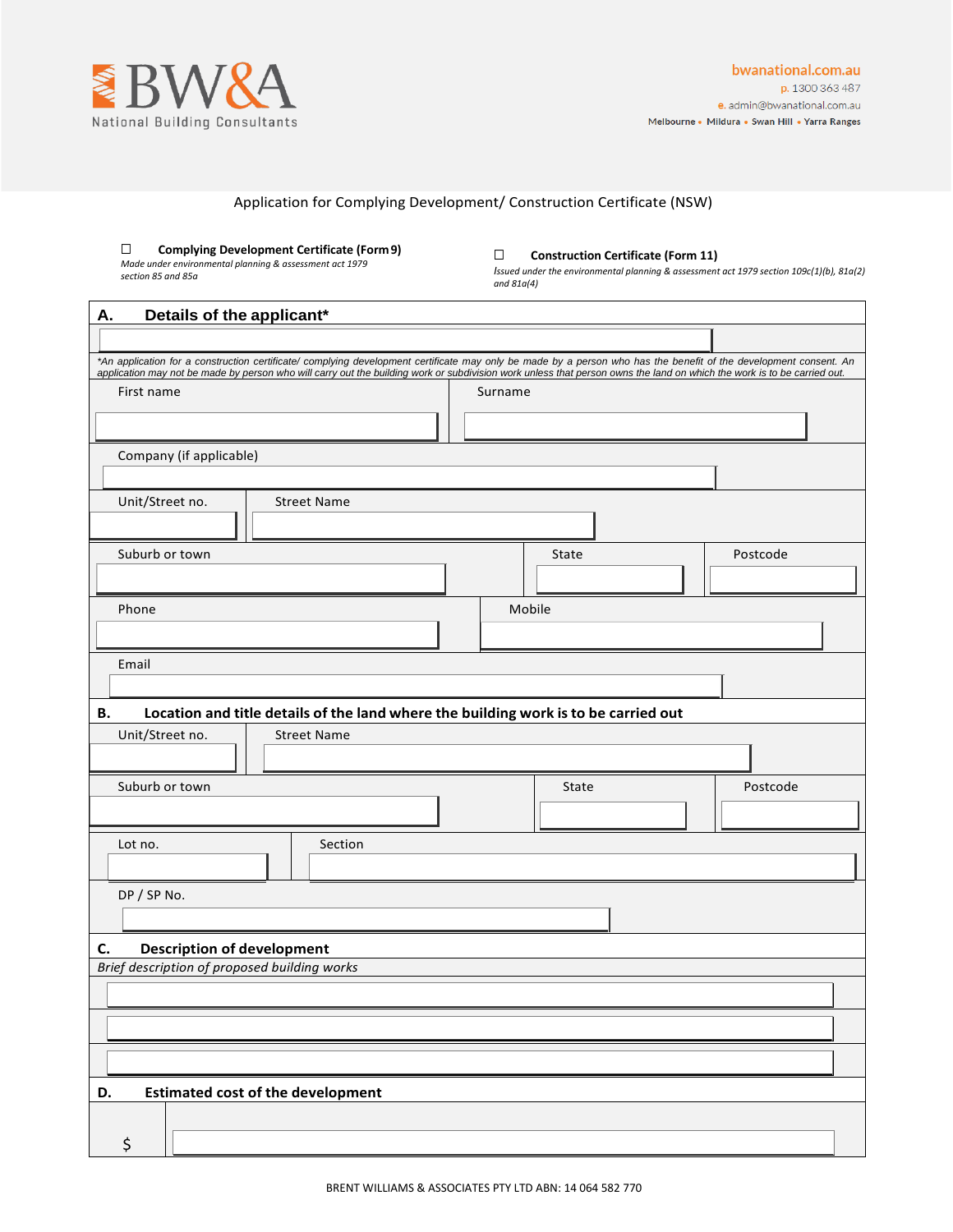

| E.<br><b>Development consent</b>                    |                                                                                                                           |
|-----------------------------------------------------|---------------------------------------------------------------------------------------------------------------------------|
| Is Development Consent required?                    | No<br>Yes<br>(if No,<br>continue to Long Service Levy)                                                                    |
| Date of development consent (if already<br>granted) |                                                                                                                           |
| Development consent No:                             |                                                                                                                           |
| Name of consent authority:                          |                                                                                                                           |
|                                                     |                                                                                                                           |
| F.<br><b>Long Service Levy</b>                      |                                                                                                                           |
| Act 1986?<br>Yes                                    | Is any long service payment levy payable under s.34 of the Building and Construction Industry Long Service Payments<br>No |
| If Yes - (works over \$25,000)                      |                                                                                                                           |
| Required Levy amount:                               |                                                                                                                           |
| \$                                                  |                                                                                                                           |
|                                                     |                                                                                                                           |
| <b>Details of Builder</b><br>G.                     |                                                                                                                           |
| Owner/builder                                       | Owner Builder Permit No:                                                                                                  |
|                                                     |                                                                                                                           |
| Warranty Required                                   | Date Issued<br>Insurer:                                                                                                   |
| $\overline{N}$<br>Yes                               |                                                                                                                           |
|                                                     | Policy No                                                                                                                 |
|                                                     |                                                                                                                           |
|                                                     | Licence No:                                                                                                               |
| Licensed Builder                                    |                                                                                                                           |
|                                                     |                                                                                                                           |
| <b>Company Name</b>                                 |                                                                                                                           |
| First/Last Name                                     |                                                                                                                           |
| Address:                                            |                                                                                                                           |
|                                                     |                                                                                                                           |
| Phone/Mobile:                                       |                                                                                                                           |

Email: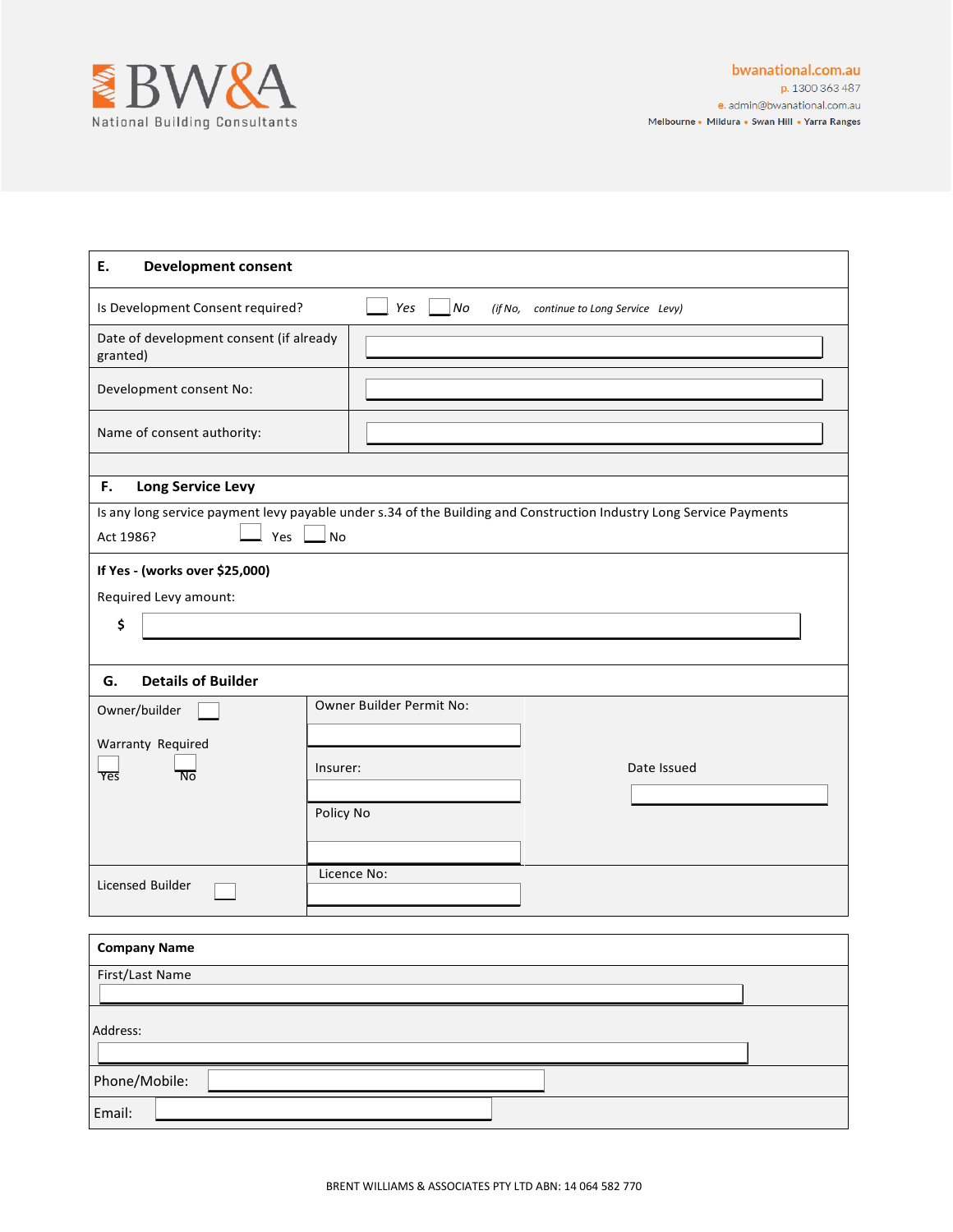

| <b>Signature of Applicant(s)</b><br>н.                                                                                                                                                                                                                                                                                                                                                                                                                                                     |  |
|--------------------------------------------------------------------------------------------------------------------------------------------------------------------------------------------------------------------------------------------------------------------------------------------------------------------------------------------------------------------------------------------------------------------------------------------------------------------------------------------|--|
|                                                                                                                                                                                                                                                                                                                                                                                                                                                                                            |  |
|                                                                                                                                                                                                                                                                                                                                                                                                                                                                                            |  |
| Signature of Applicant(s)                                                                                                                                                                                                                                                                                                                                                                                                                                                                  |  |
|                                                                                                                                                                                                                                                                                                                                                                                                                                                                                            |  |
| Name(s)                                                                                                                                                                                                                                                                                                                                                                                                                                                                                    |  |
|                                                                                                                                                                                                                                                                                                                                                                                                                                                                                            |  |
| Date:                                                                                                                                                                                                                                                                                                                                                                                                                                                                                      |  |
|                                                                                                                                                                                                                                                                                                                                                                                                                                                                                            |  |
| Ι.<br>Authority to enter and inspect land                                                                                                                                                                                                                                                                                                                                                                                                                                                  |  |
| A certifying authority must not issue a construction certificate/complying development certificate for development on a<br>site which affects an existing building unless the certifying authority, or an accredited certifier, council or consent authority<br>on behalf of the certifying authority, has carried out an inspection of the site of the development.                                                                                                                       |  |
| If the applicant is the owner of the land, by signing this application authority is given to the certifying authority, or an<br>accredited certifier, council or consent authority, to enter the subject property at any reasonable time for the purpose of<br>carrying out an inspection in connection with the assessment of this Application. The Applicant undertakes to take all<br>necessary steps make access available to the property to enable the inspection to be carried out. |  |
| If the applicant is not the owner of the land, the owner(s) must sign the following statement.                                                                                                                                                                                                                                                                                                                                                                                             |  |
| As the owner (s) of the above property, I/we consent to the certifying authority, or an accredited certifier, council or<br>consent authority, to enter the subject property at any reasonable time for the purpose of carrying out an inspection in<br>connection with the assessment of this application. I/we undertake to take all necessary steps to make access available to<br>the property to enable the inspection to be carried out.                                             |  |
| Owners signature(s)                                                                                                                                                                                                                                                                                                                                                                                                                                                                        |  |
|                                                                                                                                                                                                                                                                                                                                                                                                                                                                                            |  |
| Name(s)                                                                                                                                                                                                                                                                                                                                                                                                                                                                                    |  |
|                                                                                                                                                                                                                                                                                                                                                                                                                                                                                            |  |
| Date                                                                                                                                                                                                                                                                                                                                                                                                                                                                                       |  |
|                                                                                                                                                                                                                                                                                                                                                                                                                                                                                            |  |
|                                                                                                                                                                                                                                                                                                                                                                                                                                                                                            |  |
| Date of Receipt of Application<br>J.                                                                                                                                                                                                                                                                                                                                                                                                                                                       |  |
|                                                                                                                                                                                                                                                                                                                                                                                                                                                                                            |  |
| To be completed by the certifying authority immediately after receiving this Application. This                                                                                                                                                                                                                                                                                                                                                                                             |  |
| Application was received on<br>(insert date)                                                                                                                                                                                                                                                                                                                                                                                                                                               |  |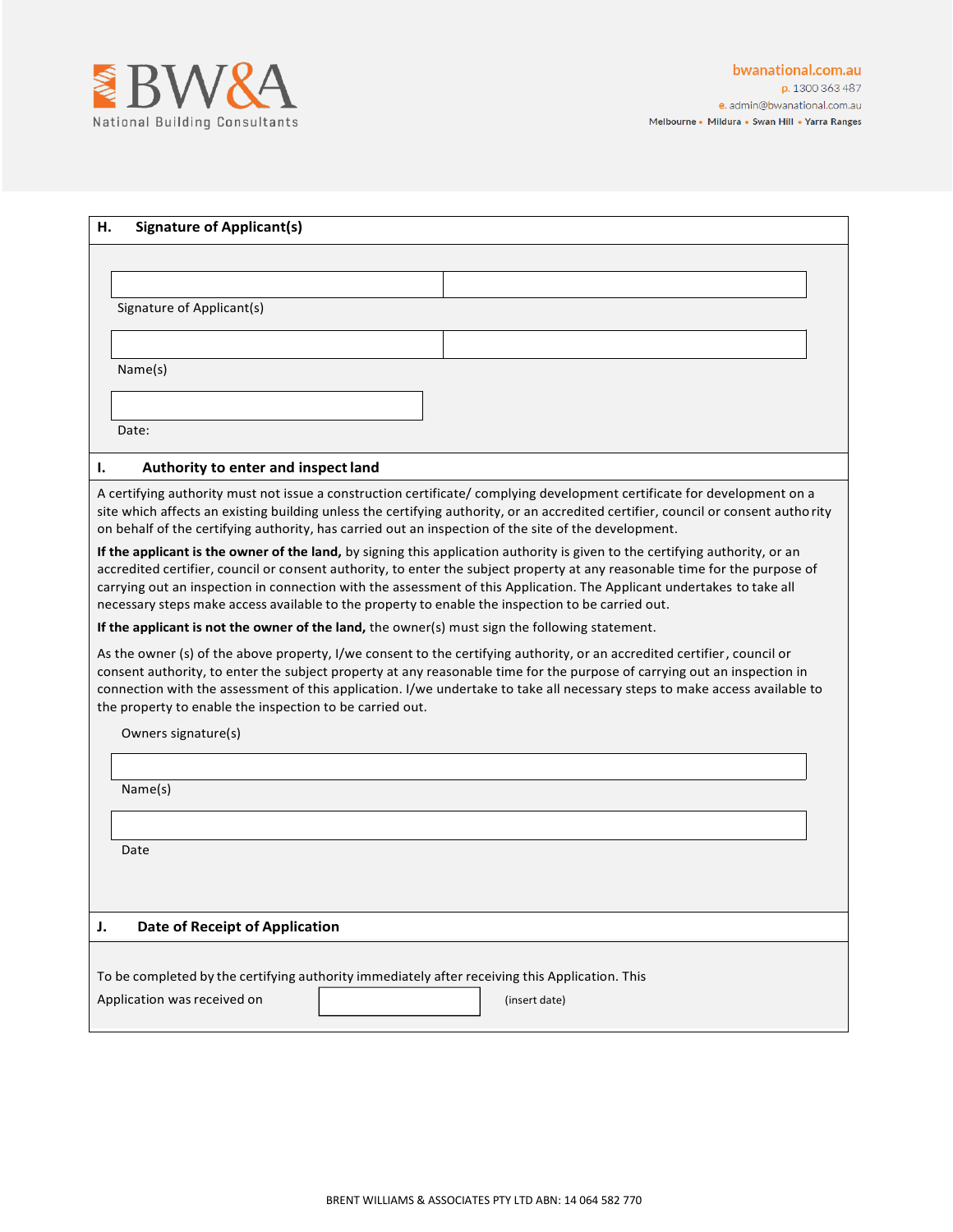

| Κ.<br>Description of the development                                                                                    |  |
|-------------------------------------------------------------------------------------------------------------------------|--|
| 1. For each proposed new building, indicate:                                                                            |  |
| The number of storeys (including underground storeys) in the building The                                               |  |
| gross floor area of the building (in square metres)                                                                     |  |
| The gross site area of the land on which the building is to be erected (in square metres)                               |  |
| 2. For each proposed new residential building, indicate:                                                                |  |
| The number of existing dwellings on the land on which the new building is to be erected                                 |  |
| The number of those existing dwellings that are to be demolished in connection with the erection of the<br>new building |  |
| The number of dwellings to be included in the new building Whether the                                                  |  |
| new building is to be attached to any existing building                                                                 |  |
| Whether the new building is to be attached to any other new building                                                    |  |
| Whether the land contains a dual occupancy                                                                              |  |
| The materials to be used in the construction of the new building by completing the table below                          |  |
| <u>Place a cross in each annronriate hovi</u>                                                                           |  |

Place a cross in each appropriate box.

| <b>Walls</b><br>Brick (double) | Code<br>11 | Roof<br><b>Tiles</b> | Code<br>10 | Floor<br>Concrete/slate | Code<br>20 | Frame<br>Timber | Code<br>40 |
|--------------------------------|------------|----------------------|------------|-------------------------|------------|-----------------|------------|
| Brick (veneer)                 | 12         | Concrete/slate       | 20         | Timber                  | 40         | Steel           | 60         |
| Concrete/stone                 | 20         | Fibre cement         | 30         | Other                   | 80         | Aluminium       | 70         |
| Fibre cement                   | 30         | Steel                | 60         | Not specified           | 90         | Other           | 80         |
| Timber                         | 40         | Aluminium            | 70         |                         |            | Not specified   | 90         |
| Curtain glass                  | 50         | Other                | 80         |                         |            |                 |            |
| Steel                          | 60         | Not specified        | 90         |                         |            |                 |            |
| Aluminium<br>cladding          | 70         |                      |            |                         |            |                 |            |
| Timber/<br>weatherboard        | 40         |                      |            |                         |            |                 |            |
| Other                          | 80         |                      |            |                         |            |                 |            |
| Not specified                  | 90         |                      |            |                         |            |                 |            |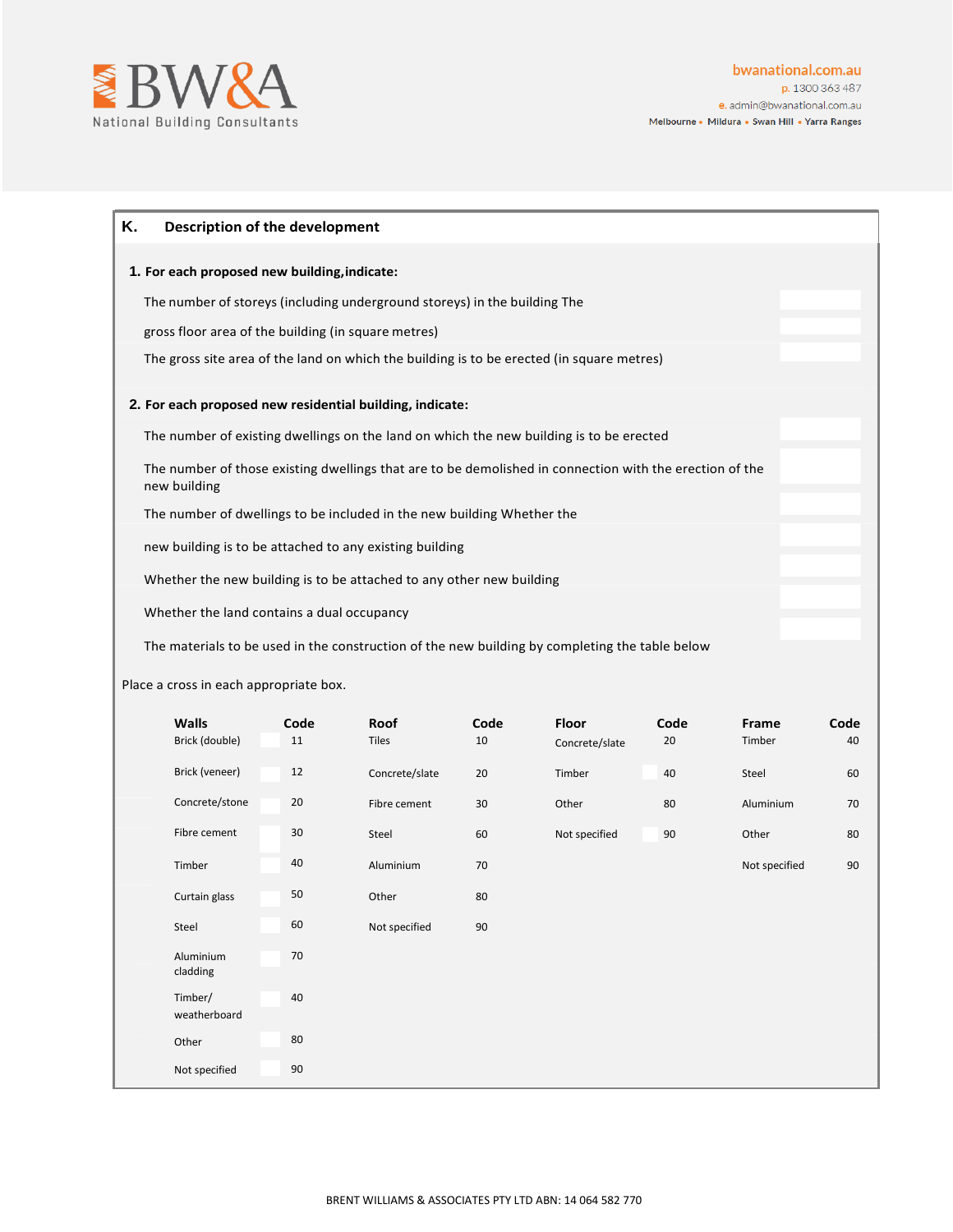



PO Box 972 Parramatta NSW 2124 Tel:0298950111 TTY:1300723404 ABN 81913830179 www.fairtrading.nsw.gov.au

# Information about registered certifiers – building surveyors and building inspectors **Important: this is a summary document only.**

Before signing any contract for certification work, make sure you understand your obligations and what you are agreeing to. The Fair Trading website has more information about certifiers.

Under section 31(2) of the *Building and Development Certifiers Act 2018* and clause 31 of the *Building and Development Certifiers Regulation 2020*, a contract to carry out certification work must be accompanied by an applicable document made available on the website of the Department of Customer Service (which includes NSW Fair Trading)<sup>1</sup>. This is the applicable document for certification work involving a certifier registered in the classes of **building surveyor** or **building inspector**, working in either the private sector or for a local council.

This document summarises the statutory obligations of the registered certifier who will assess your development and your obligations as the applicant for the development. It also sets out the types of information that can be found on Fair Trading's online register of registrations and approvals.

# **Obligations of registered certifiers**

The general obligations of registered certifiers include compliance with their conditions of registration, to hold professional indemnity insurance, comply with a code of conduct and avoid conflicts of interest.

## **Who does a registered certifier work for?**

A registered certifier is a public official and independent regulator, registered by the Commissioner for Fair Trading.

Certifiers must carry out work in a manner that is impartial and in the public interest, even if this is not in the interests of the applicant, developer, or builder. Receiving a certificate is not guaranteed – the applicant is paying for the certifier to assess the application and determine *whether or not* a certificate can be issued.

It is a serious offence to attempt to bribe or influence a certifier, attracting a maximum penalty of \$110,000 and/or two years imprisonment.

BRENT WILLIAMS & ASSOCIATES PTY LTD ABN: 14 064 582 770 <sup>1</sup> Visit [www.fairtrading.nsw.gov.au](http://www.fairtrading.nsw.gov.au/) and search 'certification contracts'.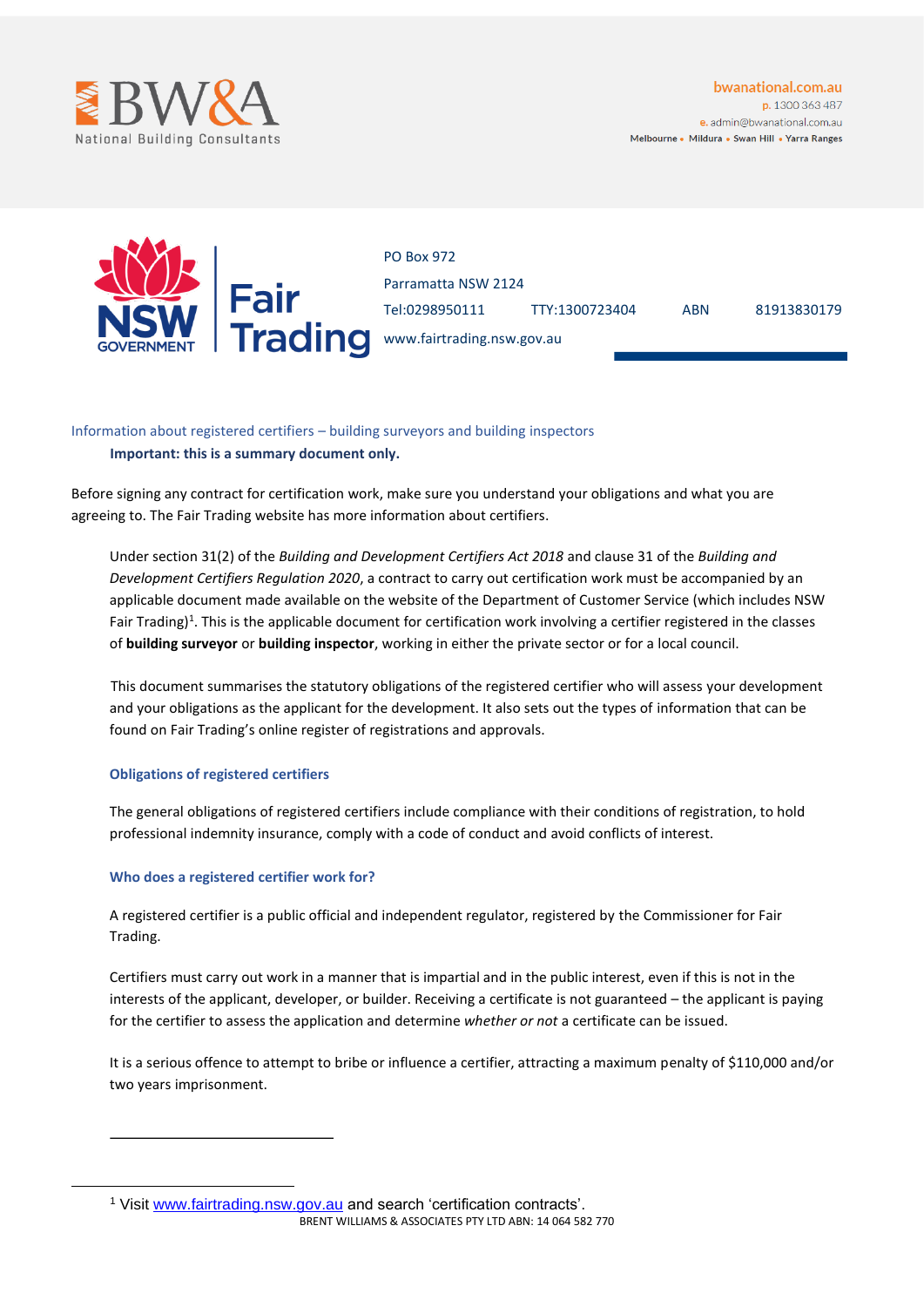

## **Obligations of the applicant**

An applicant is the person seeking a certificate, or engaging a certifier for other certification work, under the *Environmental Planning and Assessment Act 1979.*

As an applicant, you have the following obligations:

- Appoint, and enter into a contract with, your chosen certifier.
- Pay the certifier's fees before any certification work<sup>2</sup> is carried out.
- Communicate with your builder to ensure the certifier is notified when work reaches each stage. If a mandatory inspection is missed, the certifier may have to refuse to issue an occupation certificate.
- Follow any written direction issued by the certifier and provide any requested additional information to assess an application.
- Meet the conditions of any development consent and ensure the development is carried out in accordance with the approved plans.

## **What does a registered building surveyor do?**

Registered **building surveyors** issue certificates under the *Environmental Planning and Assessment Act 1979* (construction certificates, complying development certificates and occupation certificates), act as the **principal certifier** for development, and inspect building work.

The principal certifier will attend the site to carry out mandatory inspections at certain stages. When construction is complete, the certifier may issue an occupation certificate, which signifies that the work:

- is 'suitable for occupation' this does not necessarily mean all building work is complete
- is consistent with the approved plans and specifications
- meets all applicable conditions of the approval.

The certifier does not manage or supervise builders or tradespeople or certify that the builder has met all requirements of the applicant's contract with the builder.

### **What does a registered building inspector do?**

Registered **building inspectors** carry out inspections of building work<sup>3</sup> with the approval and agreement of the principal certifier. Building inspectors are not authorised to issue certificates or be appointed as the principal certifier.

<sup>&</sup>lt;sup>2</sup> Upfront fee payment is required for any work to determine an application for a development certificate or carry out a function of a principal certifier.

<sup>3</sup> Building inspectors may inspect class 1 and 10 buildings under the Building Code of Australia; that is, houses, duplexes and the like; garages and sheds; and structures such as swimming pools, retaining walls and fences.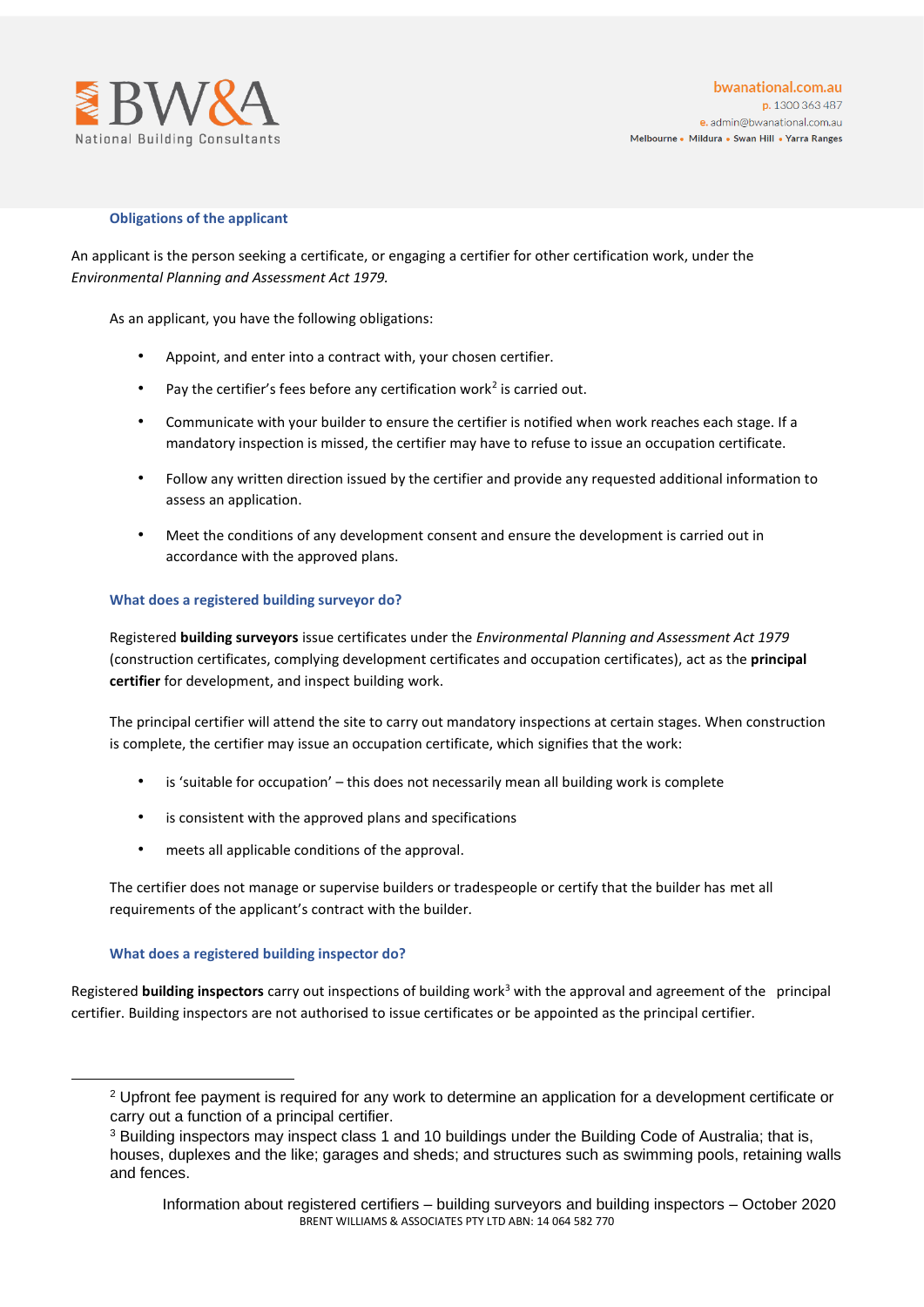

#### **Principal certifier enforcement powers**

If the principal certifier becomes aware of a non-compliance with the development approval, the certifier must, by law, issue a direction to you and/or the builder, requiring the non-compliance to be addressed. If it is not, the certifier must notify the council which may take further action.

The certifier is also required to respond appropriately if a complaint is made about the development.

### **Finding more information on certifiers**

Details of the class of registration each certifier holds, their period of registration, professional indemnity insurance and disciplinary his[t](http://www.fairtrading.nsw.gov.au/)ory can be found at www.fairtrading.nsw.gov.au:

- [Details of registered certifiers](https://www.fairtrading.nsw.gov.au/housing-and-property/building-and-renovating/preparing-to-build-and-renovate/finding-and-appointing-a-certifier) (or search 'appointing a certifier' from the homepage)
- [Disciplinary actions against certifiers](https://www.fairtrading.nsw.gov.au/trades-and-businesses/business-essentials/building-certifiers/certifier-disciplinary-register) (or search 'certifier disciplinary register' from the homepage).

#### **Questions?**

The Fair Trading websit[e www.fairtrading.nsw.gov.au](http://www.fairtrading.nsw.gov.au/) has information about certifiers, enforcement powers, how to replace a certifier and resolving concerns about a certifier:

- Search '[what certifiers do](https://www.fairtrading.nsw.gov.au/housing-and-property/building-and-renovating/preparing-to-build-and-renovate/what-certifiers-do)['](https://www.fairtrading.nsw.gov.au/housing-and-property/building-and-renovating/preparing-to-build-and-renovate/what-certifiers-do) for information about a certifier's role and responsibilities.
- Search '[concerns with development](https://www.fairtrading.nsw.gov.au/housing-and-property/building-and-renovating/during-the-building-process/concerns-with-development)['](https://www.fairtrading.nsw.gov.au/housing-and-property/building-and-renovating/during-the-building-process/concerns-with-development) for information about enforcement powers of certifiers, councils and Fair Trading, and how to resolve concerns about a certifier.

The NSW Planning Portal a[t www.planningportal.nsw.gov.au](http://www.planningportal.nsw.gov.au/) provides information on the NSW planning and development certification system.

Note, although Fair Trading regulates certifiers, it does not mediate in contract disputes and does not regulate the actions of councils. Visit the Fair Trading website for more information. © State of New South Wales through Department of Customer Service 2020.

Information about registered certifiers – building surveyors and building inspectors – October 2020